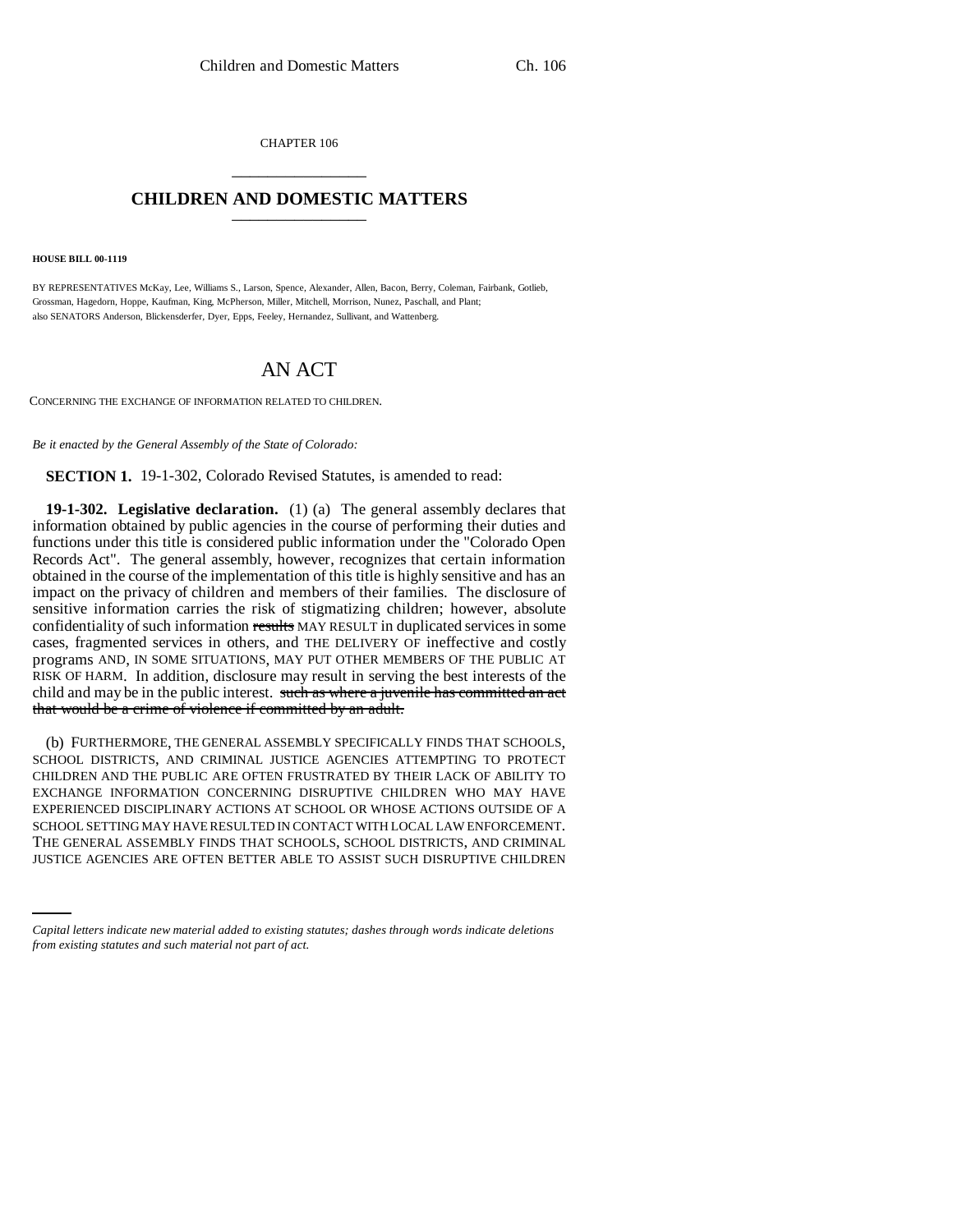AND TO PRESERVE SCHOOL SAFETY WHEN THEY ARE EQUIPPED WITH KNOWLEDGE CONCERNING A CHILD'S HISTORY AND EXPERIENCES. THE GENERAL ASSEMBLY, HOWEVER, RECOGNIZES THAT ANY SUCH SHARING OF INFORMATION AMONG AND BETWEEN SCHOOLS, SCHOOL DISTRICTS, AND AGENCIES TO PROMOTE SCHOOL SAFETY OR OTHERWISE TO ASSIST DISRUPTIVE CHILDREN MANDATES AN AWARENESS OF THE RESPONSIBILITY ON THE PART OF THOSE SCHOOLS, SCHOOL DISTRICTS, AND AGENCIES RECEIVING OR PROVIDING THE INFORMATION THAT IT BE USED ONLY FOR ITS INTENDED AND LIMITED PURPOSE AS AUTHORIZED BY LAW AND THAT THE CONFIDENTIAL NATURE OF THE INFORMATION BE PRESERVED. THE GENERAL ASSEMBLY FINDS, THEREFORE, THAT IT IS DESIRABLE TO AUTHORIZE AND ENCOURAGE OPEN COMMUNICATION AMONG APPROPRIATE AGENCIES, INCLUDING CRIMINAL JUSTICE AGENCIES, ASSESSMENT CENTERS FOR CHILDREN, SCHOOL DISTRICTS, AND SCHOOLS, IN ORDER TO ASSIST DISRUPTIVE CHILDREN AND TO MAINTAIN SAFE SCHOOLS.

(c) THE GENERAL ASSEMBLY FURTHER FINDS THAT PARTNERS IN MULTI-AGENCY ASSESSMENT CENTERS FOR CHILDREN ARE OFTEN FRUSTRATED BY THEIR LACK OF ABILITY TO EXCHANGE INFORMATION WITH EACH OTHER WHEN ATTEMPTING TO SERVE CHILDREN AND THE PUBLIC. THE GENERAL ASSEMBLY FINDS THAT ASSESSMENT CENTERS FOR CHILDREN ARE BETTER ABLE TO ASSIST CHILDREN WHEN THEY ARE EQUIPPED WITH KNOWLEDGE CONCERNING A CHILD'S HISTORY AND EXPERIENCES. THE GENERAL ASSEMBLY, HOWEVER, RECOGNIZES THAT ANY SUCH SHARING OF INFORMATION AMONG AGENCIES WHO ARE PART OF A MULTI-AGENCY ASSESSMENT CENTER FOR CHILDREN MANDATES AN AWARENESS OF THE RESPONSIBILITY ON THE PART OF THE AGENCIES RECEIVING OR PROVIDING THE INFORMATION THAT IT BE USED ONLY FOR ITS INTENDED AND LIMITED PURPOSE AS AUTHORIZED BY LAW AND THAT THE CONFIDENTIAL NATURE OF THE INFORMATION BE PRESERVED.

(2) Therefore, in an effort to balance the best interests of children and the privacy interests of children and their families with the need to share information among service agencies AND SCHOOLS and the need to protect the SAFETY OF SCHOOLS AND THE public safety AT LARGE, the general assembly enacts the provisions of this part 3.

**SECTION 2.** 19-1-303, Colorado Revised Statutes, is amended to read:

**19-1-303. General provisions - delinquency and dependency and neglect cases - exchange of information - civil penalty.** (1) (a) The judicial department or any agency that performs duties and functions under this title with respect to juvenile delinquency or dependency and neglect cases OR ANY OTHER PROVISIONS OF THIS TITLE may exchange information, to the extent necessary, for the acquisition, provision, oversight, or referral of services and support with the judicial department or any other agency or individual that performs duties and functions under this title with respect to such cases. In order to receive such information, the judicial department or the agency shall have a need to know for purposes of investigations and case management in the administration of their respective programs. The judicial department or the agencies shall exchange information in accordance with subsection (2) of this section. PARAGRAPH (b) OF THIS SUBSECTION (1).

(b) School personnel may obtain from the judicial department or agencies described in paragraph  $(a)$  of this subsection  $(1)$  any information required to perform their legal duties and responsibilities. Said personnel shall maintain the confidentiality of the information obtained. THE JUDICIAL DEPARTMENT OR AN AGENCY DESCRIBED IN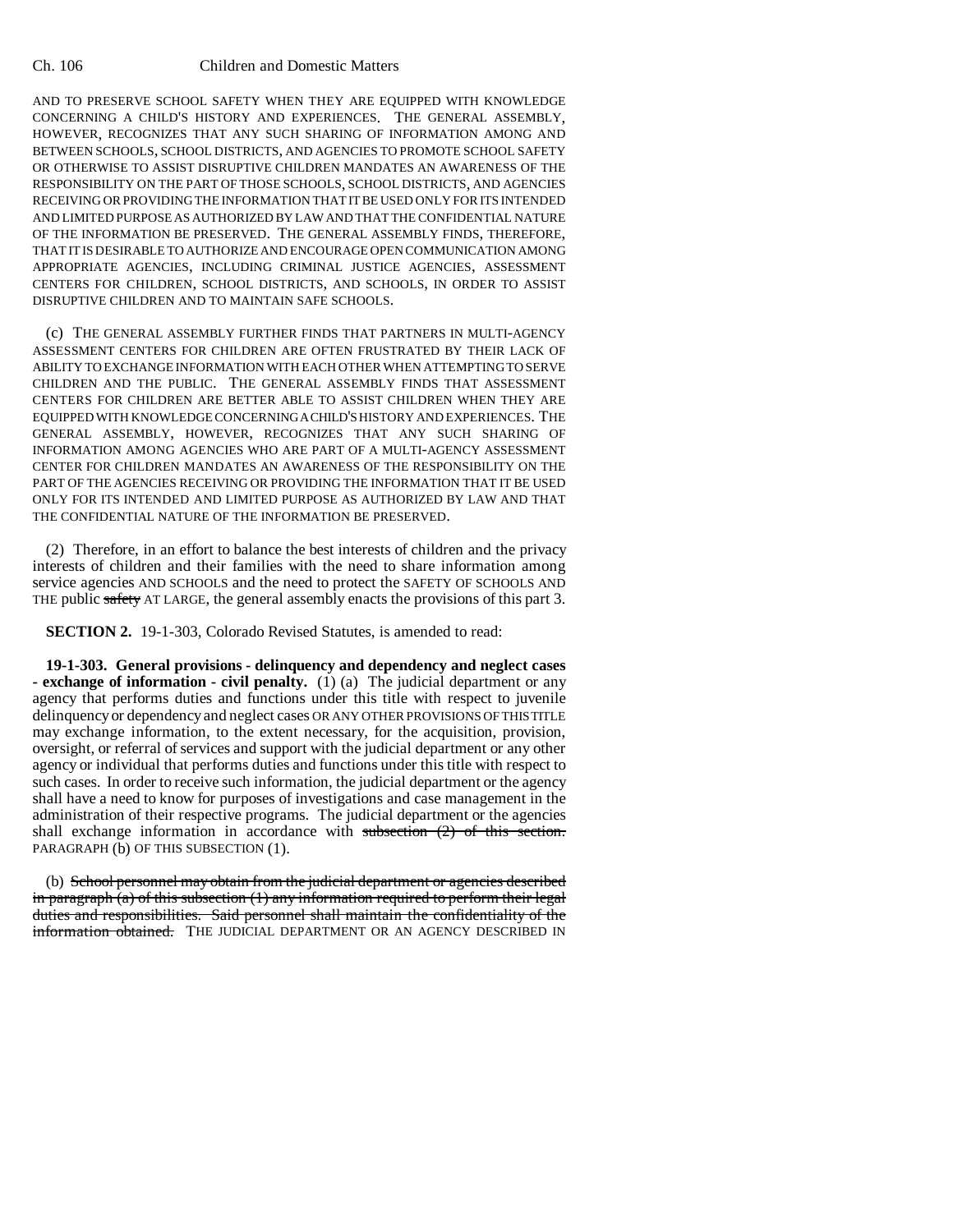PARAGRAPH (a) OF THIS SUBSECTION (1) SHALL EXCHANGE INFORMATION WITH THE JUDICIAL DEPARTMENT OR SIMILAR AGENCIES OR INDIVIDUALS WHO HAVE A NEED TO KNOW TO THE EXTENT NECESSARY FOR THE ACQUISITION, PROVISION, OVERSIGHT, AND REFERRAL OF SERVICES AND SUPPORT AND IF PROVIDED IN THE COURSE OF AN INVESTIGATION OR FOR CASE MANAGEMENT PURPOSES. THE STATE COURT ADMINISTRATOR OF THE JUDICIAL DEPARTMENT AND THE EXECUTIVE DIRECTORS OF THE AFFECTED AGENCIES SHALL DESIGN A PROCESS FOR EXCHANGING INFORMATION PURSUANT TO THIS SECTION.

(2) (a) The judicial department or an agency described in subsection  $(1)$  of this section shall exchange information with the judicial department or similar agencies or individuals who have a need to know to the extent necessary for the acquisition, provision, oversight, and referral of services and support and if provided in the course of an investigation or for case management purposes. The state court administrator of the judicial department and the executive directors of the affected agencies shall design a process for exchanging information pursuant to this section. SCHOOL PERSONNEL MAY OBTAIN FROM THE JUDICIAL DEPARTMENT OR AGENCIES DESCRIBED IN PARAGRAPH (a) OF SUBSECTION (1) OF THIS SECTION ANY INFORMATION REQUIRED TO PERFORM THEIR LEGAL DUTIES AND RESPONSIBILITIES. SAID PERSONNEL SHALL MAINTAIN THE CONFIDENTIALITY OF THE INFORMATION OBTAINED.

(b) NOTWITHSTANDING ANY OTHER PROVISION OF LAW TO THE CONTRARY, ANY CRIMINAL JUSTICE AGENCY OR ASSESSMENT CENTER FOR CHILDREN IN THE STATE MAY SHARE ANY INFORMATION OR RECORDS CONCERNING A SPECIFIC CHILD WHO IS OR WILL BE ENROLLED AS A STUDENT AT A SCHOOL WITH THAT SCHOOL'S PRINCIPAL OR WITH THE PRINCIPAL'S DESIGNEE AND, IF THE STUDENT IS OR WILL BE ENROLLED AT A PUBLIC SCHOOL, WITH THE SUPERINTENDENT OF THE SCHOOL DISTRICT IN WHICH THE STUDENT IS OR WILL BE ENROLLED OR THE SUPERINTENDENT'S DESIGNEE AS FOLLOWS:

(I) ANY INFORMATION OR RECORDS, EXCEPT MENTAL HEALTH OR MEDICAL RECORDS, RELATING TO INCIDENTS THAT, IN THE DISCRETION OF THE AGENCY OR CENTER, RISE TO THE LEVEL OF A PUBLIC SAFETY CONCERN, INCLUDING BUT NOT LIMITED TO, ANY INFORMATION OR RECORDS OF THREATS MADE BY THE CHILD, ANY ARREST OR CHARGING INFORMATION, ANY INFORMATION REGARDING MUNICIPAL ORDINANCE VIOLATIONS, AND ANY ARREST OR CHARGING INFORMATION RELATING TO ACTS THAT, IF COMMITTED BY AN ADULT, WOULD CONSTITUTE MISDEMEANORS OR FELONIES; OR

(II) ANY RECORDS, EXCEPT MENTAL HEALTH OR MEDICAL RECORDS, OF INCIDENTS THAT SUCH AGENCY OR CENTER MAY HAVE CONCERNING THE CHILD THAT, IN THE DISCRETION OF THE AGENCY OR CENTER, DO NOT RISE TO THE LEVEL OF A PUBLIC SAFETY CONCERN, BUT THAT RELATE TO THE ADJUDICATION OR CONVICTION OF A CHILD FOR A MUNICIPAL ORDINANCE VIOLATION OR THAT RELATE TO THE CHARGING, ADJUDICATION, DEFERRED PROSECUTION, DEFERRED JUDGMENT, OR DIVERSION OF A CHILD FOR AN ACT THAT, IF COMMITTED BY AN ADULT, WOULD HAVE CONSTITUTED A MISDEMEANOR OR A FELONY.

(c) NOTWITHSTANDING ANY OTHER PROVISION OF LAW TO THE CONTRARY, A CRIMINAL JUSTICE AGENCY INVESTIGATING A CRIMINAL MATTER CONCERNING A CHILD, IF NECESSARY TO EFFECTIVELY SERVE THE CHILD PRIOR TO TRIAL, MAY SEEK DISCIPLINARY AND TRUANCY INFORMATION FROM THE PRINCIPAL OF A SCHOOL, OR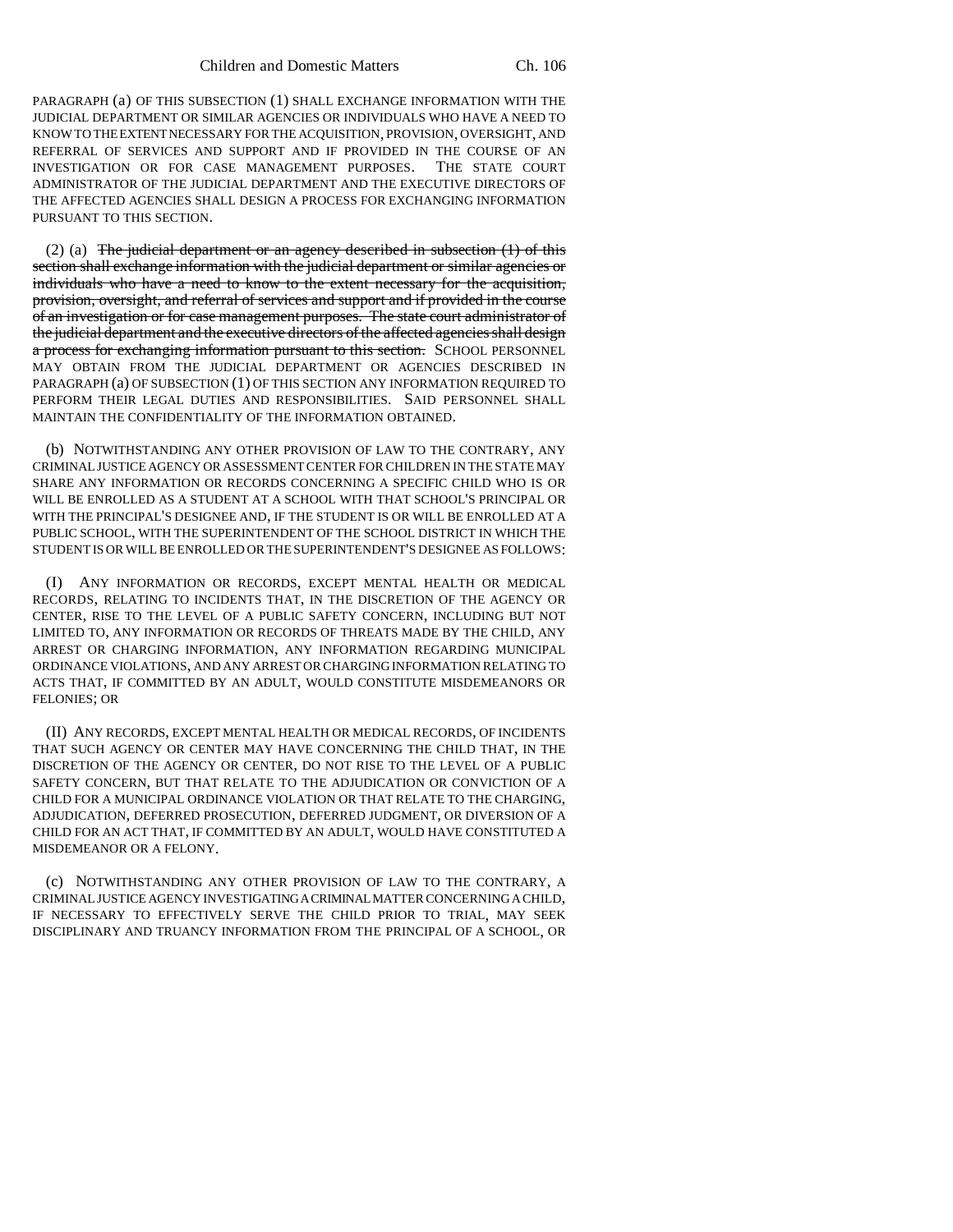THE PRINCIPAL'S DESIGNEE, AT WHICH THE CHILD IS OR WILL BE ENROLLED AS A STUDENT AND, IF THE STUDENT IS ENROLLED IN A PUBLIC SCHOOL, FROM THE SUPERINTENDENT OF THE SCHOOL DISTRICT IN WHICH THE STUDENT IS ENROLLED, OR SUCH SUPERINTENDENT'S DESIGNEE. UPON WRITTEN CERTIFICATION BY THE CRIMINAL JUSTICE AGENCY THAT THE INFORMATION WILL NOT BE DISCLOSED TO ANY OTHER PARTY, EXCEPT AS SPECIFICALLY AUTHORIZED OR REQUIRED BY LAW, WITHOUT THE PRIOR WRITTEN CONSENT OF THE CHILD'S PARENT, EITHER THE PRINCIPAL OF THE SCHOOL IN WHICH THE CHILD IS ENROLLED, OR SUCH PRINCIPAL'S DESIGNEE, OR, IF THE STUDENT IS ENROLLED IN A PUBLIC SCHOOL, THE SUPERINTENDENT OF THE SCHOOL DISTRICT IN WHICH THE STUDENT IS ENROLLED, OR SUCH SUPERINTENDENT'S DESIGNEE, SHALL PROVIDE THE CHILD'S ATTENDANCE AND DISCIPLINARY RECORDS TO THE REQUESTING CRIMINAL JUSTICE AGENCY. THE CRIMINAL JUSTICE AGENCY RECEIVING SUCH INFORMATION SHALL USE IT ONLY FOR THE PERFORMANCE OF ITS LEGAL DUTIES AND RESPONSIBILITIES AND SHALL MAINTAIN THE CONFIDENTIALITY OF THE INFORMATION RECEIVED.

(d) SCHOOL AND SCHOOL DISTRICT PERSONNEL RECEIVING INFORMATION PURSUANT TO THIS SUBSECTION (2) SHALL USE IT ONLY IN THE PERFORMANCE OF THEIR LEGAL DUTIES AND RESPONSIBILITIES AND SHALL OTHERWISE MAINTAIN THE CONFIDENTIALITY OF THE INFORMATION RECEIVED. ANY INFORMATION RECEIVED BY A SCHOOL OR A SCHOOL DISTRICT PURSUANT TO THIS SUBSECTION (2) THAT IS SHARED WITH ANOTHER SCHOOL OR A SCHOOL DISTRICT TO WHICH A STUDENT MAY BE TRANSFERRING SHALL ONLY BE SHARED IN COMPLIANCE WITH THE REQUIREMENTS OF FEDERAL LAW.

(2.5) NOTWITHSTANDING ANY OTHER PROVISION OF LAW TO THE CONTRARY AND IN ADDITION TO THE PROVISIONS OF SUBSECTIONS (1) AND (2) OF THIS SECTION, ASSESSMENT CENTERS FOR CHILDREN AND THE AGENCIES, OTHER THAN SCHOOLS AND SCHOOL DISTRICTS PARTICIPATING IN THE LOCAL ASSESSMENT CENTERS FOR CHILDREN ARE AUTHORIZED TO PROVIDE AND SHARE INFORMATION, EXCEPT FOR MENTAL HEALTH OR MEDICAL RECORDS AND INFORMATION, WITH EACH OTHER, WITHOUT THE NECESSITY OF SIGNED RELEASES, CONCERNING CHILDREN WHO HAVE BEEN TAKEN INTO TEMPORARY CUSTODY BY LAW ENFORCEMENT OR WHO HAVE BEEN REFERRED TO THE ASSESSMENT CENTER FOR CHILDREN FOR CASE MANAGEMENT PURPOSES. AGENCIES SHALL HAVE ANNUALLY UPDATED SIGNED AGREEMENTS WITH ASSESSMENT CENTERS FOR CHILDREN TO BE CONSIDERED A PARTICIPATING AGENCY.

(3) The state court administrator of the judicial department and the executive directors of the affected agencies shall jointly develop an informed consent and written release of information form to be signed by the parent, guardian, or legal custodian of a child who is less than sixteen years of age, or by a child who is sixteen years of age or older, and who is the subject of the dependency and neglect or delinquency case. The judicial department or an agency shall present the form to such parent, guardian, or legal custodian of the child or such child at the time the person applies for services, provides intake information to a service provider, or at the time of an initial assessment for identifying service needs, whichever occurs first. A signed form shall be deemed a waiver of the notice requirement set forth in subsection (4) of this section and shall be limited to the exchange of information described in subsection (2) of this section, and the period during which the consent release form applies shall be limited to no more than one year. The state court administrator and the executive directors shall require the judicial department, agencies, and service providers to explain the contents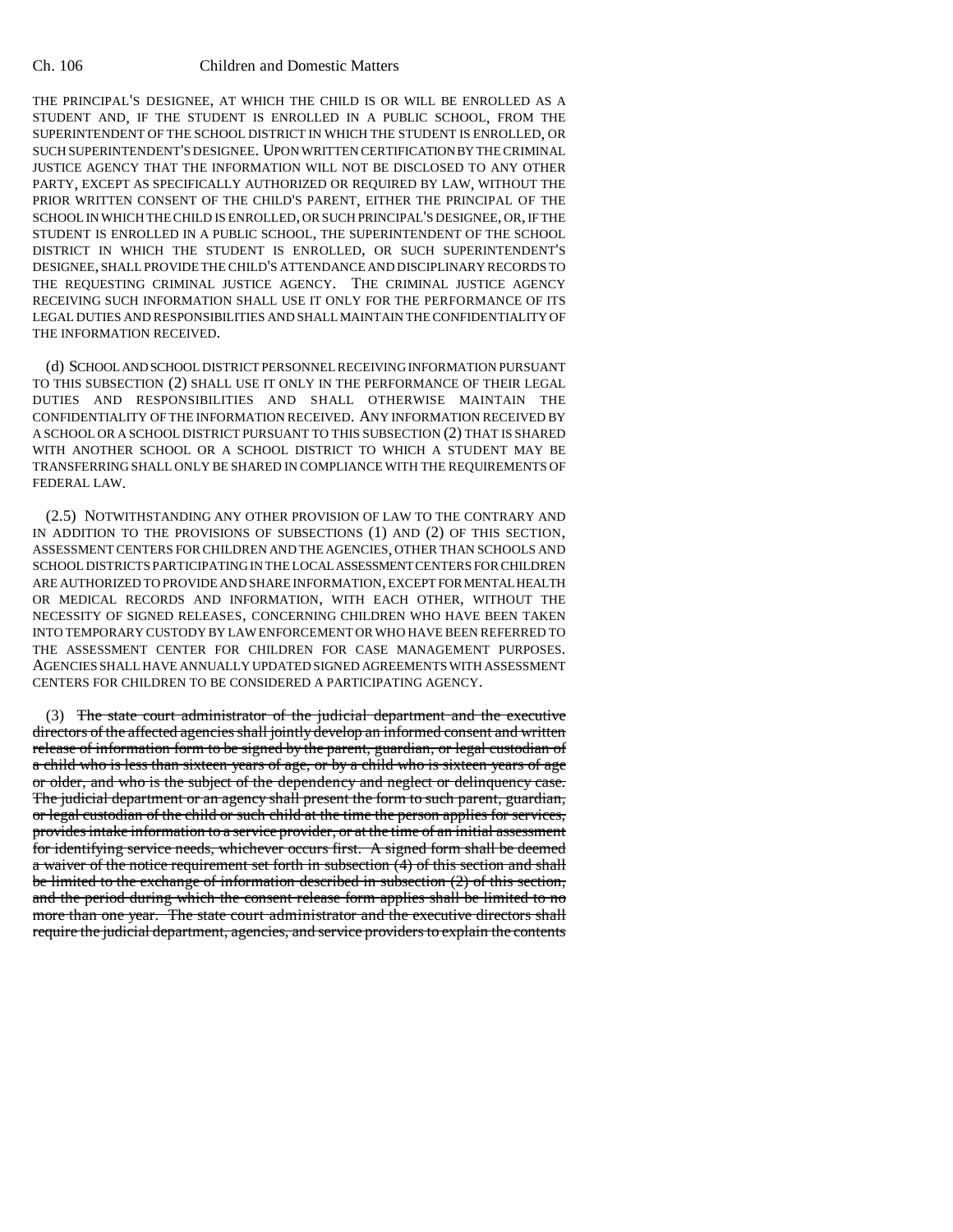of the consent and release form to the parent, guardian, or legal custodian of the child or the child who is the subject of the information and explain the consequences of such person's signing the consent and release form. Nothing in this subsection (3) shall be construed to prohibit the development and use of written release of information and consent forms by the agency with respect to other information maintained by an agency.

(4) If the person who is the subject of the information maintained by an agency has not signed a consent and release form, notice of the exchange of information shall be given to the person in connection with any initial correspondence to that person from an agency in connection with an administrative action or from the court in connection with a judicial proceeding, whichever applies and occurs first, other than for investigative and prefiling assessment purposes. The person given notice shall have ten days after the date of the receipt of notice to object in writing to the exchange of the information described in subsection (2) of this section. If a person fails to file a written objection within ten days after receiving notice, the agency shall proceed in accordance with subsection (2) of this section. Upon receipt of an objection, the agency or the court shall hear the issue at the next regularly scheduled hearing or set a hearing, if no hearings are already scheduled, at which time the agency or the court shall make a determination concerning the exchange of information. In making a determination, the agency or the court shall consider the best interests of the child and the privacy interest of the person objecting to the exchange of information. If the best interests of the child outweighs a person's privacy interest by a preponderance of the evidence, the agency or the court shall authorize the exchange of information. The agency's final action or the court's order shall provide for the least invasive measures for exchanging information. Nothing in this subsection (4) shall be construed to prohibit a person from signing a consent and release form at any time. In addition, a person may seek judicial review of final agency action pursuant to the "State Administrative Procedure Act", article 4 of title 24, C.R.S.

(4.3) SCHOOL AND SCHOOL DISTRICT PERSONNEL, EMPLOYEES OF THE STATE JUDICIAL DEPARTMENT, EMPLOYEES OF STATE AGENCIES, EMPLOYEES OF CRIMINAL JUSTICE AGENCIES, AND EMPLOYEES OF ASSESSMENT CENTERS FOR CHILDREN WHO SHARE INFORMATION CONCERNING A CHILD PURSUANT TO THIS PART 3 SHALL BE IMMUNE FROM CIVIL AND CRIMINAL LIABILITY IF SUCH PERSONNEL OR EMPLOYEE ACTED IN GOOD FAITH COMPLIANCE WITH THE PROVISIONS OF THIS PART 3.

(4.7) ANY PERSON WHO KNOWINGLY VIOLATES THE CONFIDENTIALITY PROVISIONS OF THIS SECTION SHALL BE SUBJECT TO A CIVIL PENALTY OF UP TO ONE THOUSAND DOLLARS.

(5) The provisions of this section shall be in addition to and not in lieu of other statutory provisions of law pertaining to the release of information. Access to information not otherwise addressed by this section shall be governed as otherwise provided by law.

(6) For purposes of this section:

- (a) "Assessment center for children" is defined in section 19-1-103 (10.5).
- (a.1) "Case management purposes" is defined in section 19-1-103 (16.5).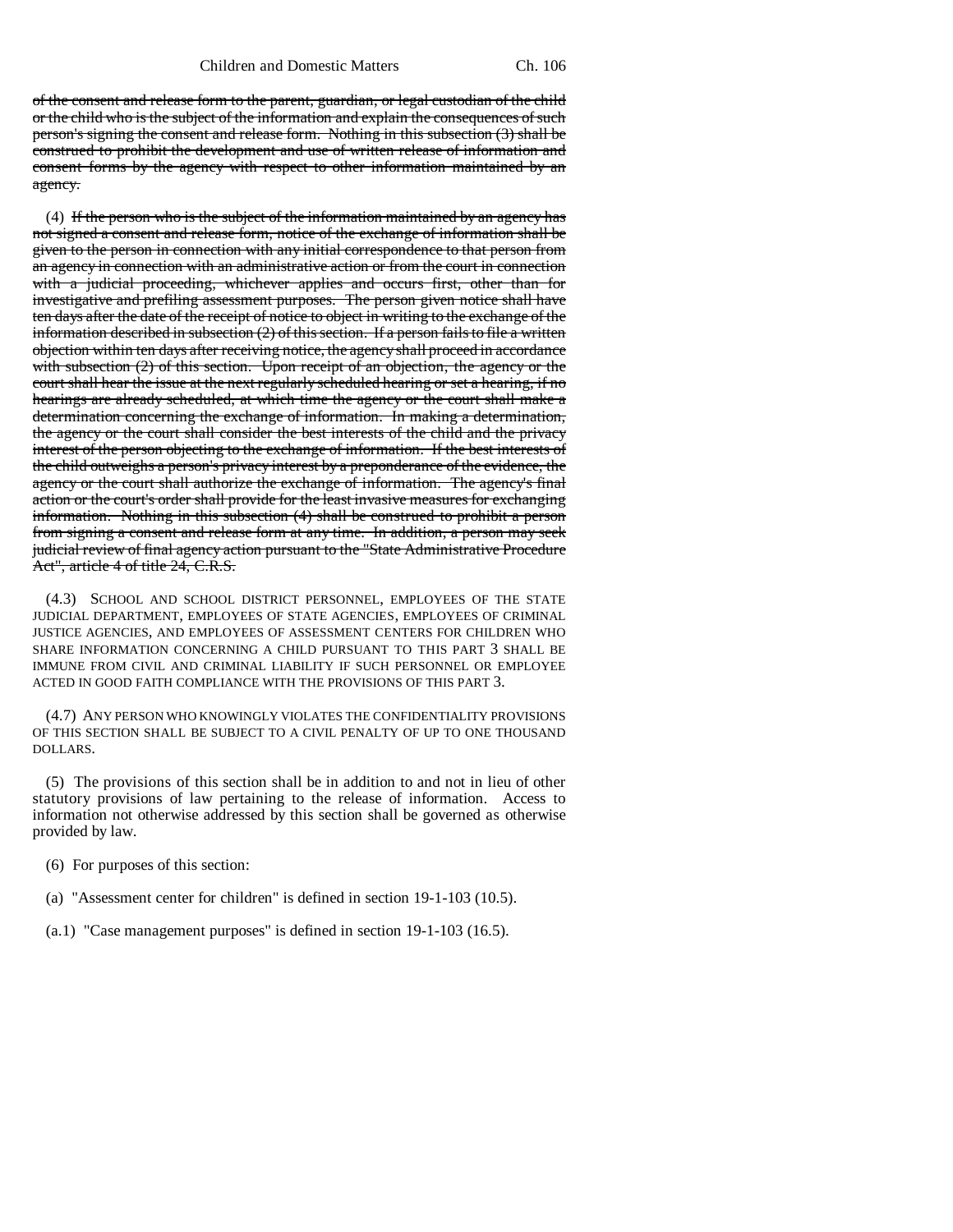(a.3) "CRIMINAL JUSTICE AGENCY" IS DEFINED IN SECTION 19-1-103 (34.6).

(a.7) "SCHOOL" IS DEFINED IN SECTION 19-1-103 (94.3).

(b) "Need to know" is defined in section 19-1-103 (77.5).

(7) This section shall be interpreted to promote the best interests of the child and, where possible, the child's family.

**SECTION 3.** 19-1-304 (1) (a), Colorado Revised Statutes, is amended BY THE ADDITION OF A NEW SUBPARAGRAPH to read:

**19-1-304. Juvenile delinquency records.** (1) (a) **Court records - open.** Except as provided in paragraph  $(b.5)$  of this subsection  $(1)$ , court records in juvenile delinquency proceedings or proceedings concerning a juvenile charged with the violation of any municipal ordinance except a traffic ordinance shall be open to inspection to the following persons without court order:

(XVI) THE PRINCIPAL OF A SCHOOL, OR SUCH PRINCIPAL'S DESIGNEE, IN WHICH THE JUVENILE IS OR WILL BE ENROLLED AS A STUDENT AND, IF THE STUDENT IS OR WILL BE ENROLLED IN A PUBLIC SCHOOL, TO THE SUPERINTENDENT OF THE SCHOOL DISTRICT IN WHICH THE STUDENT IS OR WILL BE ENROLLED, OR SUCH SUPERINTENDENT'S DESIGNEE.

**SECTION 4.** The introductory portion to 19-1-304 (1) (c), Colorado Revised Statutes, is amended, and the said 19-1-304 (1) (c) is further amended BY THE ADDITION OF A NEW SUBPARAGRAPH, to read:

**19-1-304. Juvenile delinquency records.** (1) (c) **Probation records - limited access.** Except as otherwise authorized by section 19-1-303, a juvenile probation officer's records, whether or not part of the court file, shall not be open to inspection except as provided in subparagraphs (I) to  $(HX)$  (X) of this paragraph (c):

(X) TO THE PRINCIPAL OF A SCHOOL, OR SUCH PRINCIPAL'S DESIGNEE, IN WHICH THE JUVENILE IS OR WILL BE ENROLLED AS A STUDENT AND, IF THE STUDENT IS OR WILL BE ENROLLED IN A PUBLIC SCHOOL, TO THE SUPERINTENDENT OF THE SCHOOL DISTRICT IN WHICH THE STUDENT IS OR WILL BE ENROLLED, OR SUCH SUPERINTENDENT'S DESIGNEE.

**SECTION 5.** 19-1-304 (2) (a), Colorado Revised Statutes, is amended BY THE ADDITION OF THE FOLLOWING NEW SUBPARAGRAPHS, to read:

**19-1-304. Juvenile delinquency records.** (2) (a) **Law enforcement records in general - closed.** Except as otherwise provided by paragraph (b.5) of subsection (1) of this section and otherwise authorized by section 19-1-303, the records of law enforcement officers concerning juveniles, including identifying information, shall be identified as juvenile records and shall not be inspected by or disclosed to the public, except:

(XV) TO THE PRINCIPAL OF A SCHOOL, OR SUCH PRINCIPAL'S DESIGNEE, IN WHICH THE JUVENILE IS OR WILL BE ENROLLED AS A STUDENT AND, IF THE STUDENT IS OR WILL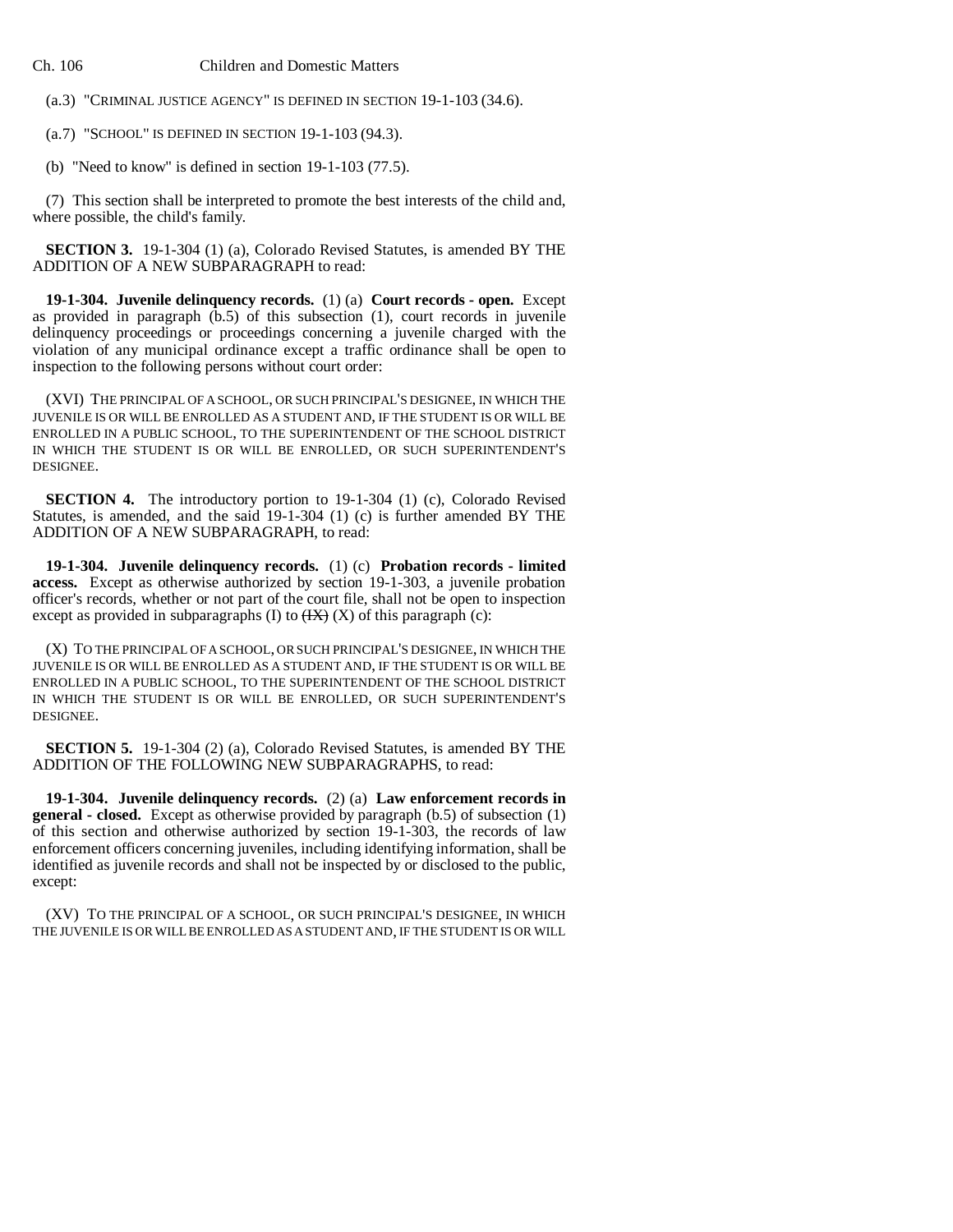BE ENROLLED IN A PUBLIC SCHOOL, TO THE SUPERINTENDENT OF THE SCHOOL DISTRICT IN WHICH THE STUDENT IS OR WILL BE ENROLLED, OR SUCH SUPERINTENDENT'S DESIGNEE.

(XVI) TO ASSESSMENT CENTERS FOR CHILDREN.

**SECTION 6.** 19-1-304, Colorado Revised Statutes, is amended BY THE ADDITION OF A NEW SUBSECTION to read:

**19-1-304. Juvenile delinquency records.** (2.5) **Parole records.** PAROLE RECORDS SHALL BE OPEN TO INSPECTION BY THE PRINCIPAL OF A SCHOOL, OR SUCH PRINCIPAL'S DESIGNEE, IN WHICH THE JUVENILE IS OR WILL BE ENROLLED AS A STUDENT AND, IF THE STUDENT IS OR WILL BE ENROLLED IN A PUBLIC SCHOOL, BY THE SUPERINTENDENT OF THE SCHOOL DISTRICT IN WHICH THE STUDENT IS OR WILL BE ENROLLED, OR SUCH SUPERINTENDENT'S DESIGNEE. PAROLE RECORDS SHALL ALSO BE OPEN TO INSPECTION BY ASSESSMENT CENTERS FOR CHILDREN.

**SECTION 7.** 19-1-103, Colorado Revised Statutes, is amended BY THE ADDITION OF THE FOLLOWING NEW SUBSECTIONS to read:

**19-1-103. Definitions.** As used in this title or in the specified portion of this title, unless the context otherwise requires:

(10.5) "ASSESSMENT CENTER FOR CHILDREN", AS USED IN SECTIONS 19-1-303 AND 19-1-304, MEANS A MULTI-DISCIPLINARY, COMMUNITY-BASED CENTER THAT PROVIDES SERVICES TO CHILDREN AND THEIR FAMILIES, INCLUDING, BUT NOT LIMITED TO, DETENTION SCREENING, CASE MANAGEMENT, AND THERAPEUTIC INTERVENTION RELATING TO DELINQUENCY, ABUSE OR NEGLECT, FAMILY CONFLICT, AND TRUANCY.

(34.6) "CRIMINAL JUSTICE AGENCY", AS USED IN SECTION 19-1-303, SHALL HAVE THE SAME MEANING AS SET FORTH IN SECTION 24-72-302 (3), C.R.S.

(94.3) "SCHOOL", AS USED IN SECTIONS 19-1-303 AND 19-1-304, MEANS A PUBLIC, PAROCHIAL, OR NONPUBLIC SCHOOL THAT PROVIDES A BASIC ACADEMIC EDUCATION IN COMPLIANCE WITH SCHOOL ATTENDANCE LAWS FOR STUDENTS IN GRADES ONE TO TWELVE. "BASIC ACADEMIC EDUCATION" HAS THE SAME MEANING AS SET FORTH IN SECTION 22-33-104 (2) (b), C.R.S.

**SECTION 8.** 13-10-113, Colorado Revised Statutes, is amended BY THE ADDITION OF A NEW SUBSECTION to read:

**13-10-113. Fines and penalties.** (8) IF, AS A CONDITION OF OR IN CONNECTION WITH ANY SENTENCE IMPOSED PURSUANT TO THIS SECTION, A MUNICIPAL COURT JUDGE REQUIRES A JUVENILE WHO IS YOUNGER THAN EIGHTEEN YEARS OF AGE TO ATTEND SCHOOL, THE MUNICIPAL COURT SHALL NOTIFY THE SCHOOL DISTRICT IN WHICH THE JUVENILE IS ENROLLED OF SUCH REQUIREMENT.

**SECTION 9.** 19-1-304 (5), Colorado Revised Statutes, is amended to read:

**19-1-304. Juvenile delinquency records.** (5) **Direct filings - arrest and criminal records open.** Whenever a petition filed in juvenile court alleges that a juvenile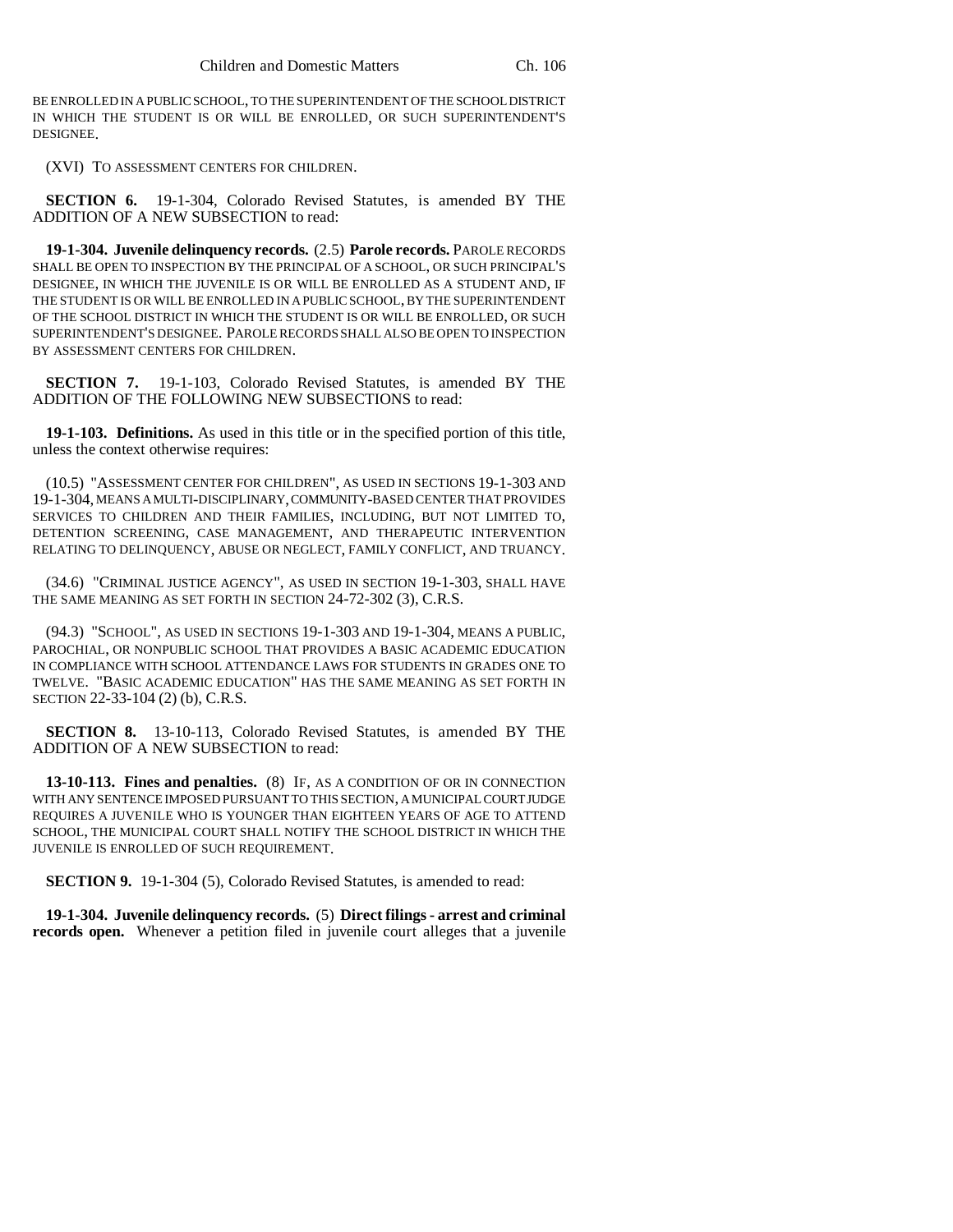between the ages of fourteen TWELVE to eighteen years has committed an offense that would constitute unlawful sexual behavior, as defined in section 18-3-412.5 (1) (b), C.R.S., or a crime of violence, as defined in section 16-11-309, C.R.S., if committed by an adult or whenever charges filed in district court allege that a juvenile has committed such an offense, then the arrest and criminal records information, as defined in section 24-72-302 (1), C.R.S., and including a juvenile's physical description, concerning such juvenile shall be made available to the public. The information is available only from the investigative law enforcement agency, the agency responsible for filing a petition, and the court, and shall not include records of investigation as such records are described in section 24-72-305 (5), C.R.S. Basic identification information, as defined in section 24-72-302 (2), C.R.S., along with the details of the alleged delinquent act or offense, shall be provided immediately to the school district in which the juvenile is enrolled. Such information shall be used by the board of education for purposes of section 22-33-105 (5), C.R.S., but information made available to the school district and not otherwise available to the public shall remain confidential.

**SECTION 10.** 22-32-109.3 (1), Colorado Revised Statutes, is amended, and the said 22-32-109.3 is further amended BY THE ADDITION OF A NEW SUBSECTION, to read:

**22-32-109.3. Board of education - specific duties - student records.** (1) Except as otherwise provided in subsection  $(2)$  SUBSECTIONS  $(2)$  AND  $(3)$  of this section, each school district, as required under section 24-72-204 (3), C.R.S., shall maintain the confidentiality of the addresses and telephone numbers of students enrolled in public elementary and secondary schools within the school district and any medical, psychological, sociological, and scholastic achievement data collected concerning individual students.

(3) NOTWITHSTANDING THE PROVISIONS OF SUBSECTION (1) OF THIS SECTION, EITHER THE PRINCIPAL OF A SCHOOL, OR SUCH PRINCIPAL'S DESIGNEE, OR, IF THE STUDENT IS ENROLLED IN A PUBLIC SCHOOL, THE SUPERINTENDENT OF A SCHOOL DISTRICT IN WHICH THE STUDENT IS ENROLLED, OR SUCH SUPERINTENDENT'S DESIGNEE, SHALL PROVIDE ATTENDANCE AND DISCIPLINARY RECORDS TO A CRIMINAL JUSTICE AGENCY PURSUANT TO THE PROVISIONS OF SECTION 19-1-303 (2), C.R.S.

**SECTION 11.** 22-33-105 (5) (a), Colorado Revised Statutes, is amended to read:

**22-33-105. Suspension, expulsion, and denial of admission.** (5) (a) Whenever a petition filed in juvenile court alleges that a child at least fourteen TWELVE years of age but under eighteen years of age has committed an offense that would constitute UNLAWFUL SEXUAL BEHAVIOR, AS DEFINED IN SECTION 18-3-412.5 (1) (b), C.R.S., OR a crime of violence, as defined in section 16-11-309, C.R.S., if committed by an adult or whenever charges filed in district court allege that a child has committed such an offense, basic identification information concerning such child and the details of the alleged delinquent act or offense shall be provided immediately to the school district in which the child is enrolled in accordance with the provisions of section 19-1-304 (5), C.R.S. Upon receipt of such information, the board of education of the school district or its designee shall determine whether the student has exhibited behavior that is detrimental to the safety, welfare, and morals of the other students or of school personnel in the school and whether educating the student in the school may disrupt the learning environment in the school, provide a negative example for other students,